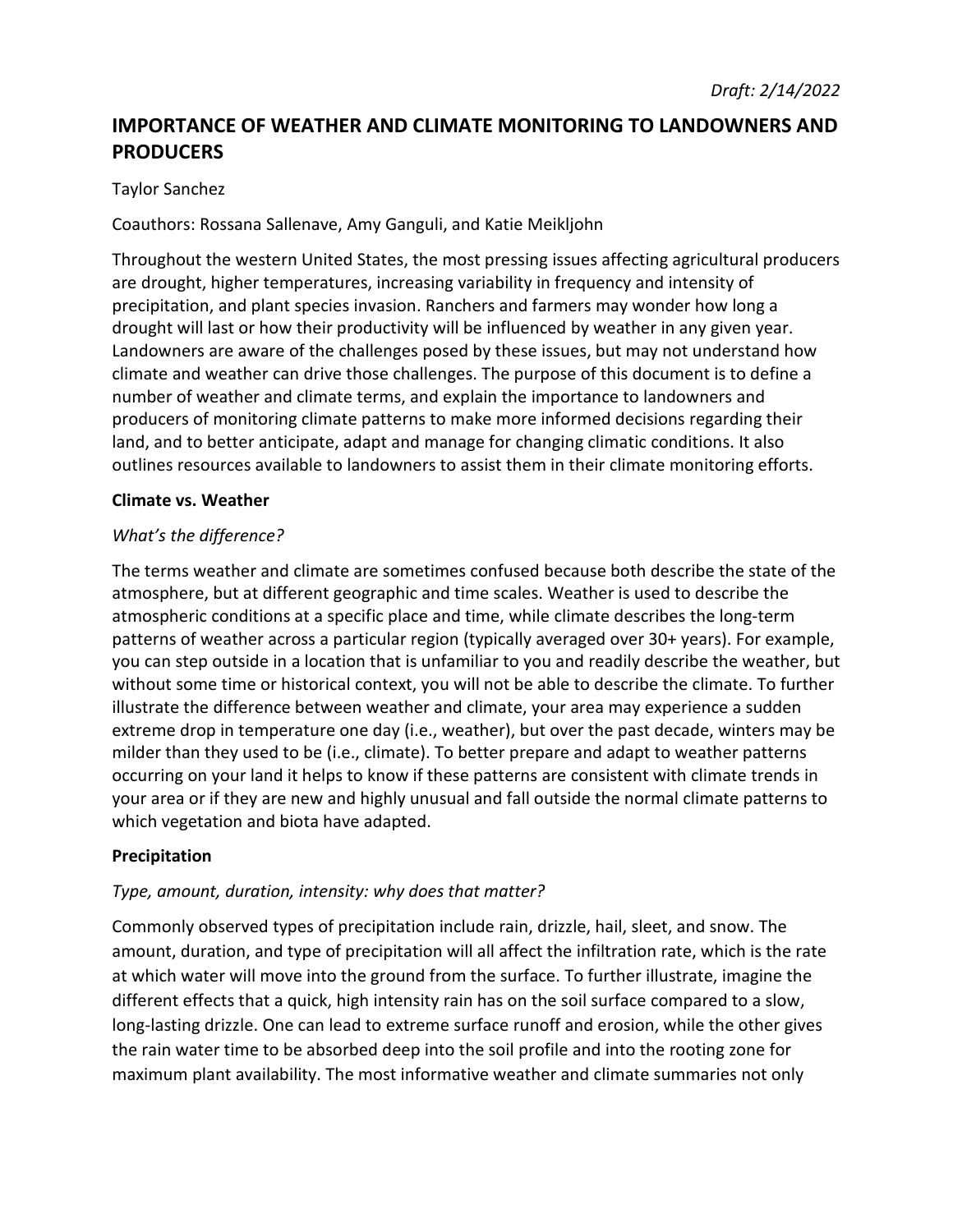contain the amount of precipitation that was received, but also the type and duration of each individual precipitation event.

#### **Temperature**

## *How does it affect rangeland plants and crops?*

Atmospheric air temperature is a critical driver behind the rate and timing of plant growth and development. Commonly recorded temperature observations include the maximum and minimum temperatures reached, or the absolute average over a given time. Like precipitation readings, the more frequently the temperature readings are taken, the better. This helps to ensure that extreme temperature values are not missed or overlooked, which can happen when only average temperatures are considered. Intense fluctuations in temperature can disrupt the natural environmental cues that trigger growth and development in plants at specific times of the year to coincide with other organisms supported by these plants. For example, higher than expected temperatures earlier in the growing season can cause key species (plant species that are important indicators of rangeland health) to produce reproductive flowers sooner than normal. Once temperatures drop back down to normal values, those plants no longer have the thermal energy required to support that new growth, causing those species to be stunted the rest of the year. An effective way for producers to monitor and be prepared for such an occurrence is to identify key plant species on their property and take note of when they are reaching specific growth stages such as growing a certain number of leaves, reaching a particular height, or flowering stage. This will help producers to optimize the timing of management practices like grazing, herbicide application, and planting and harvesting dates.

#### **Historical average and deviation from normal**

#### *What does that mean?*

Historical average is term that is commonly used to describe weather conditions observed over a long period of time and is often used to characterize "normal" conditions. By identifying what historical/normal conditions are, scientists and climatologists can develop predictive models to better plan and manage for future climate conditions. There are many different predictive models available to landowners that aid in adaptive management decisions. **Adaptive management** refers to the active learning process whereby management plans continually evolve and adapt based on changes in the environment that are identified through monitoring. Examples of adaptive management can be as simple as deciding to keep a herd on a pasture longer based on current vegetative conditions, or may involve complex monitoring and evaluation procedures. Historical climate summaries not only help make predictions, but can also help identify and manage for **deviations from normal** (conditions that differ significantly from what is expected for that type of climate). The climate monitoring methods described in this document coupled with simple, but equally important, observations in the field can assist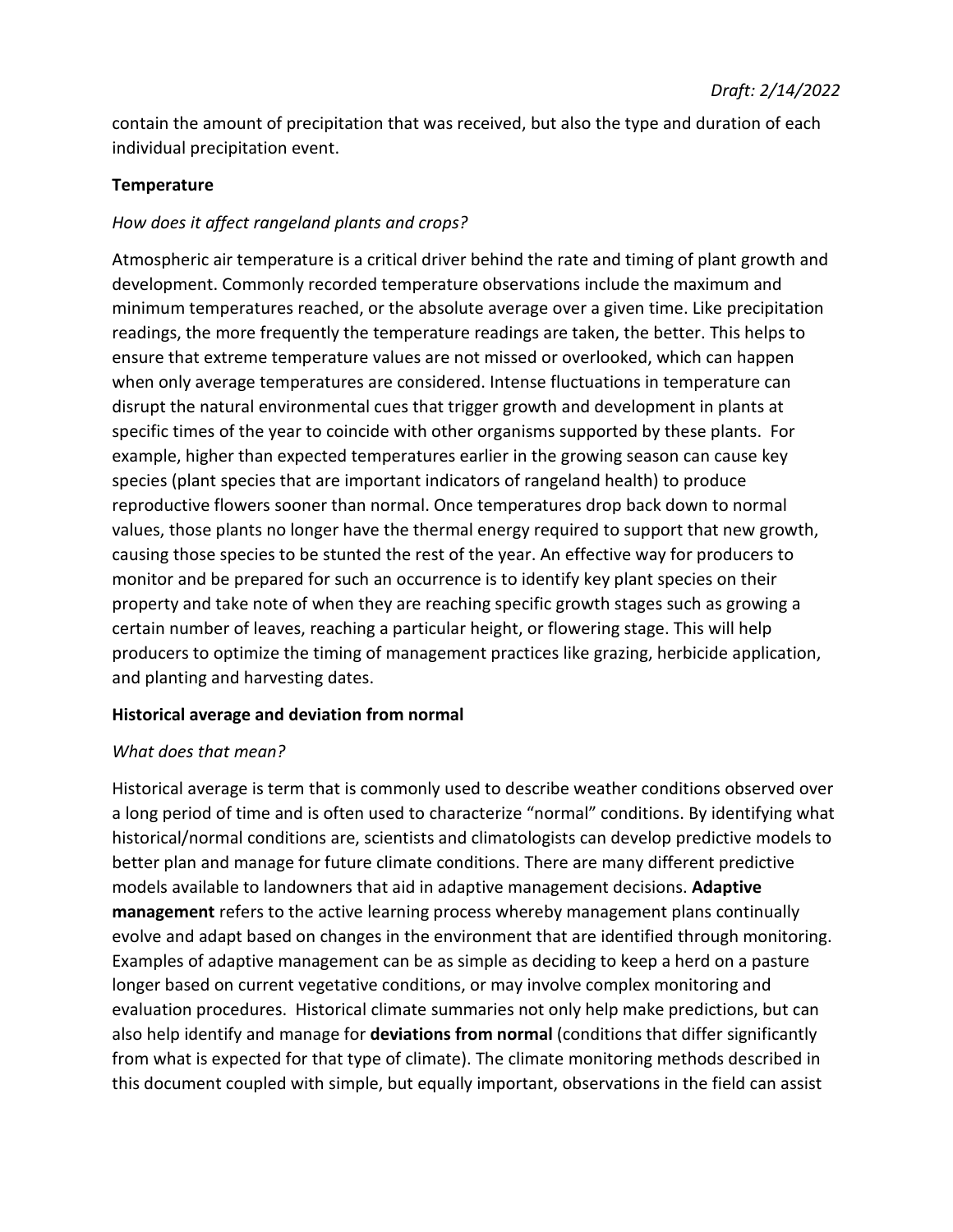producers in developing an adequate adaptive management plan to help mitigate the impacts of these deviations from normal.

## **Spatial Variability and Extreme Conditions**

## *How are they defined?*

Many landowners are familiar with the expression "rain doesn't fall the same on all", which is an example of *spatial* (geographic) *variability*. This phenomenon is not only used to refer to differences in intensity and amount of precipitation across a region, but also to differences in other weather and climate variables such as temperature, humidity, and wind. Differences in topography, elevation, soil type, and vegetation can all contribute to spatial variability.

Extreme weather events are those that differ significantly from the established historical averages. These include unusually high or low temperatures, unusually severe storm or precipitation events, and drought. These conditions can have devastating effects on plants and animals, regardless of their duration. Planning for extreme events is a large component of adaptive management and can save your operation from devastating losses.

## **Resources available to you**

Climate monitoring systems use information obtained from satellite observations, groundbased data, and predictive models to monitor and forecast changes in weather and climate. Incorporating climate monitoring into producers' management plans has become increasingly important, as weather patterns shift and climate variability increases. In recent years we have seen weather events and patterns that are unlike what historically constitutes the climate regime. This is commonly referred to as climate change. Agricultural productivity is vulnerable to these changes in climate, which is something that cannot be controlled. Producers can only anticipate those changes and adapt to them by adjusting the type and timing of management practices accordingly. There are several resources available to you as a landowner, created by professionals to help aid in these efforts. Here are a few examples:

**Grassland Productivity Forecast:** *Grass Cast* [\(https://grasscast.unl.edu/\)](https://grasscast.unl.edu/), provides producers with projections of forage production in their region based on below normal, normal, and above normal precipitation to aid in management decisions such as determining proper stocking rates for the expected forage amount. For this tool to be the most useful, landowners will need to know the amount of precipitation they have received and if it is normal, above normal, or below normal for their region.

**Community Collaborative Rain Hail and Snow Network**: *CoCoRaHS* [\(https://www.cocorahs.org\)](https://www.cocorahs.org/) is a community-based volunteer network of landowners from across the country who measure and help map precipitation. The landowners themselves provide daily precipitation data on properties across all regions. CoCoRaHS distributes basic precipitation monitoring equipment that equips landowners with the proper materials and resources needed to conduct in-depth